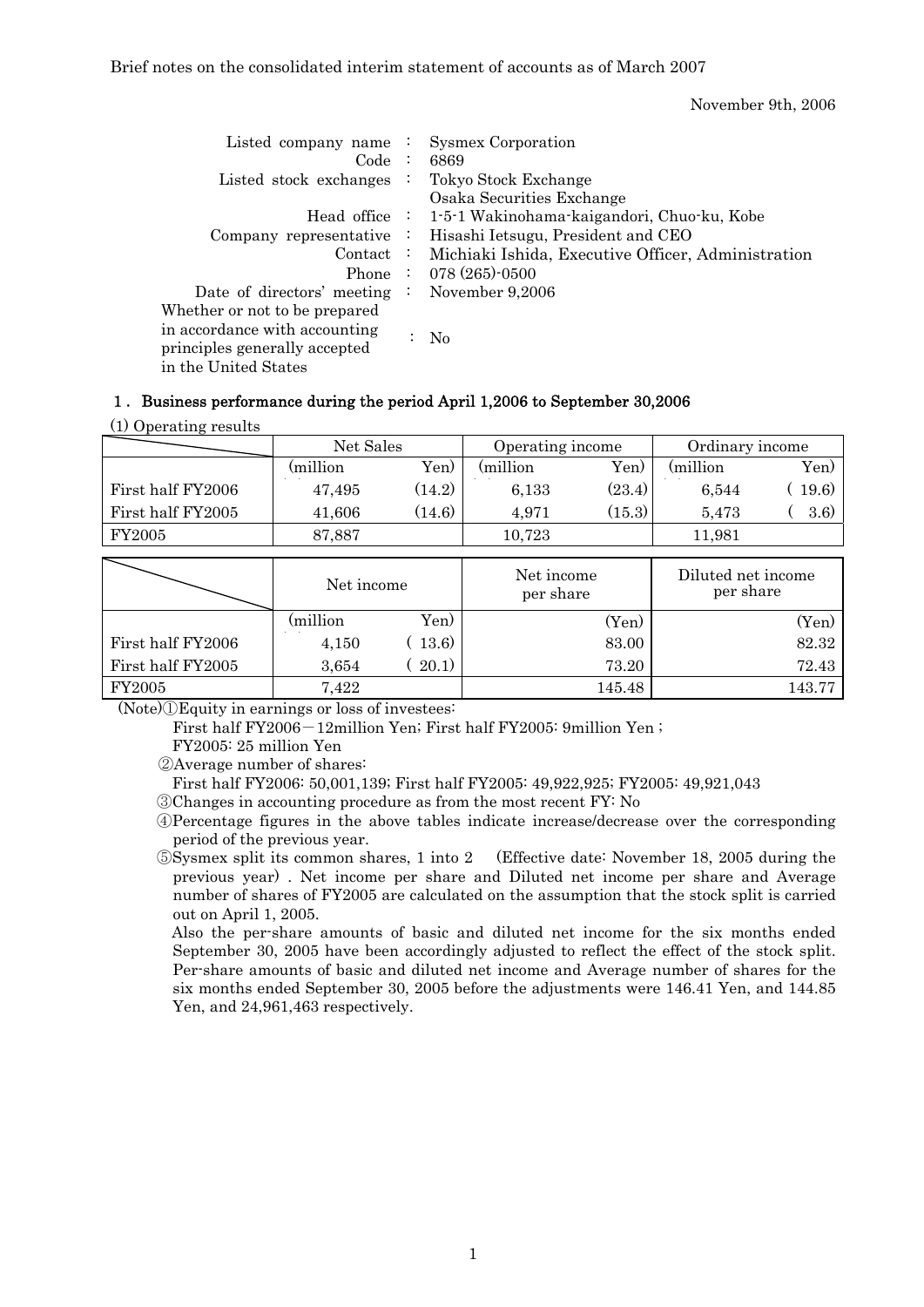(2) Financial position

|                   | Total assets  | Net assets    | Equity ratio | Net assets per<br>share |  |
|-------------------|---------------|---------------|--------------|-------------------------|--|
|                   | (million Yen) | (million Yen) | $($ %)       | (Yen)                   |  |
| First half FY2006 | 93,371        | 67,520        | 71.3         | 1,342.14                |  |
| First half FY2005 | 81,454        | 58,689        | 72.1         | 1,175.72                |  |
| FY2005            | 87,446        | 62,646        | 71.6         | 1,251.81                |  |

(Note)①Issued number of shares:

First half FY2006: 50,308,328; First half FY2005: 49,918,200; FY2005: 49,917,036

- ②As for 1st half FY2005 and FY2005, figures of conventional "shareholders' equity" and "shareholders' equity per share" are showed in the "net assets" section and the "net assets per share" section respectively above. The amounts that correspond to past "shareholders' equity" and "shareholders' equity per share " in 1st half FY2006 are 66,537 million Yen and ¥1,322.59, respectively.
- ③ The per-share amounts of shareholders' equity and Issued number of shares as of September 30, 2005 have been accordingly adjusted to reflect the effect of the stock split. The per-share amounts of shareholders' equity and Issued number of shares as of September 30, 2005 before the adjustments were ¥2,351.43, and 24,959,100 respectively.

(3) Cash flow

| (3) Cash flow     |                                        |                                        |                                        |                                                      |
|-------------------|----------------------------------------|----------------------------------------|----------------------------------------|------------------------------------------------------|
|                   | Cash flow from<br>operating activities | Cash flow from<br>investing activities | Cash flow from<br>financing activities | Total Cash and<br>Cash Equivalents<br>at end of term |
|                   | (million Yen)                          | (million Yen)                          | (million Yen)                          | (million Yen)                                        |
| First half FY2006 | 4,273                                  | $-3,536$                               | 430                                    | 10,710                                               |
| First half FY2005 | 4,220                                  | $-1,683$                               | $-631$                                 | 11,940                                               |
| FY2005            | 8,275                                  | $-7,858$                               | $-1,190$                               | 9,416                                                |

 (4) Scope of consolidation and application of equity method Number of consolidated subsidiaries: 32 Number of non-consolidated subsidiaries: 0 (subsidiaries to which the equity method is

applicable)

Number of affiliates: 1 (affiliates to which the equity method is applicable)

 (5) Changes in scope of consolidation and application of equity method Additions in the consolidation: 2 Exclusions in the consolidation: 0 Additions in equity methods: 0

Exclusions in equity methods: 0

# 2.Business Forecast for the fiscal term (from April 1,2006 to March 31,2007)

|        | Net Sales     | Ordinary income | Net income    |  |
|--------|---------------|-----------------|---------------|--|
|        | (million Yen) | (million Yen)   | (million Yen) |  |
| Annual | 98,000        | 13,300          | 8,200         |  |

(Reference) Net income forecast per share (annual): 163.61 Yen

 (Note) The above forecasts are based on information which is available to the Company on the date of the report's announcement. Actual results may differ due to unforeseen circumstances.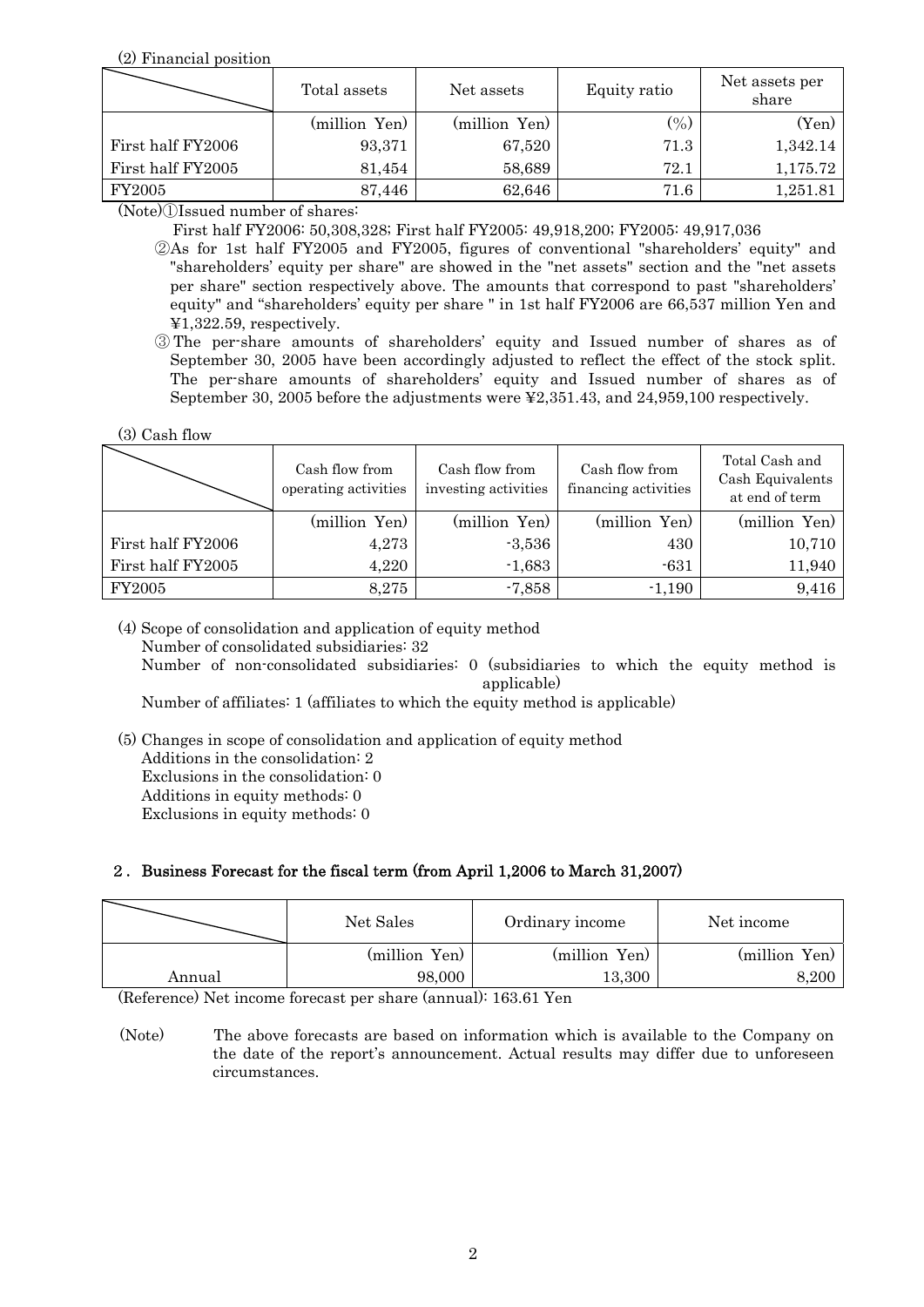### Management Policy

#### 1. Basic Management Policy

Since founding, SYSMEX Group prescribes the "Three Confidences": the total confidence of our customers who use all our products; the total confidence of our business partners in all business transactions; and the total confidence of our employees in all their efforts.

2. Basic Profit-Sharing Policy

SYSMEX defines fundamental policy upon shareholders that we continue contribution to shareholders by continuous dividends which is led from stubborn achievement for objectives.

SYSMEX keeps on improving our corporate performance and reinforcement of its fundamentals in order to satisfy shareholders' expectations.

3. Basic Policy for Decreasing Investment Unit for Shares

SYSMEX recognizes the importance on capital policy for stock liquidity and enlargement the number of shareholders in order to maintain fair price of shares. Therefore, SYSMEX decreased minimum investment unit from 1,000 shares to 100 in August 1997, sold existing share in December 2003 and determined to adapt one unit of share of SYSMEX to split into two units. (Date of issue: September 30<sup>th</sup>, 2005, effective date: November 18<sup>th</sup>, 2005)

SYSMEX continues improvement for stock liquidity, to increase our investor base, and to contemplate our share price and market circumstances.

4. Target Management Indices

In SYSMEX Group Mid-term Management Plan which has been since April 2005, SYSMEX aims to achieve consolidated sales as 110 billion Yen, consolidated ordinary income as 16 billion Yen, and an ROE as more than 13% by March 2008.

5. Mid- and Long-Term Management Strategies

As a key element of its long-term vision, SYSMEX defines our corporate identity as "A Unique & Global Healthcare Testing Company." We are heading to be a leader in the niche area of healthcare testing market by providing custom proposal from high end technology and our unique competency. Our main activities to achieve long-term objectives are as follows:

(1) Sustainable Development of the Diagnostics Business and Expanded Profitability

SYSMEX has been penetrating business development in five regions: Japan, Americas, Europe, China, and Asia-Pacific. We continue having sustainable growth and raising profitability at our core business: In-Vitro Diagnostics. This is from our competencYendorced by high resolution and high quality products, capability of systemization, IT technology, customer support and unique product variation; these lineups satisfy local character of demand.

 (2) Reinforcement of Technological Capabilities to obtain High Value-Added Products continuously

SYSMEX continues investment for R&D in order to obtain a tractor of competitive superiority and sustainable growth. This investment is positioned as one of highest important matter in SYSMEX group.

We are projecting to expand of our Techno-Centre, to enhance creativity of R&D with land which we purchased in February 2006, to Techno-Park to achieve our concept: Creation and Consequence for Knowledge.

(3) Growth Thrust through the Life Science Business

SYSMEX has been operating R&D for Life Science business to develop technology for cancer diagnosis, based on post-genome technologies. SYSMEX has made a success to launch the product Gene Amplification Detector: RD-100i and its reagents in European market since April, 2006. We accelerate development for Life Science business with both activity for business presence and expansion of business territory from Europe toward Japanese and US Market

(4) Reform of Management Systems and Revitalization of Human Resources

SYSMEX commits reinforcement of corporate supremacy from penetration of corporate governance, CSR: corporate social responsibility and internal control in order to satisfy requirements of stakeholders. Also SYSMEX implements new human resource management inter-company bases in order to strengthen staff resources.

#### 6. Holding company

SYSMEX is independent from any holding company.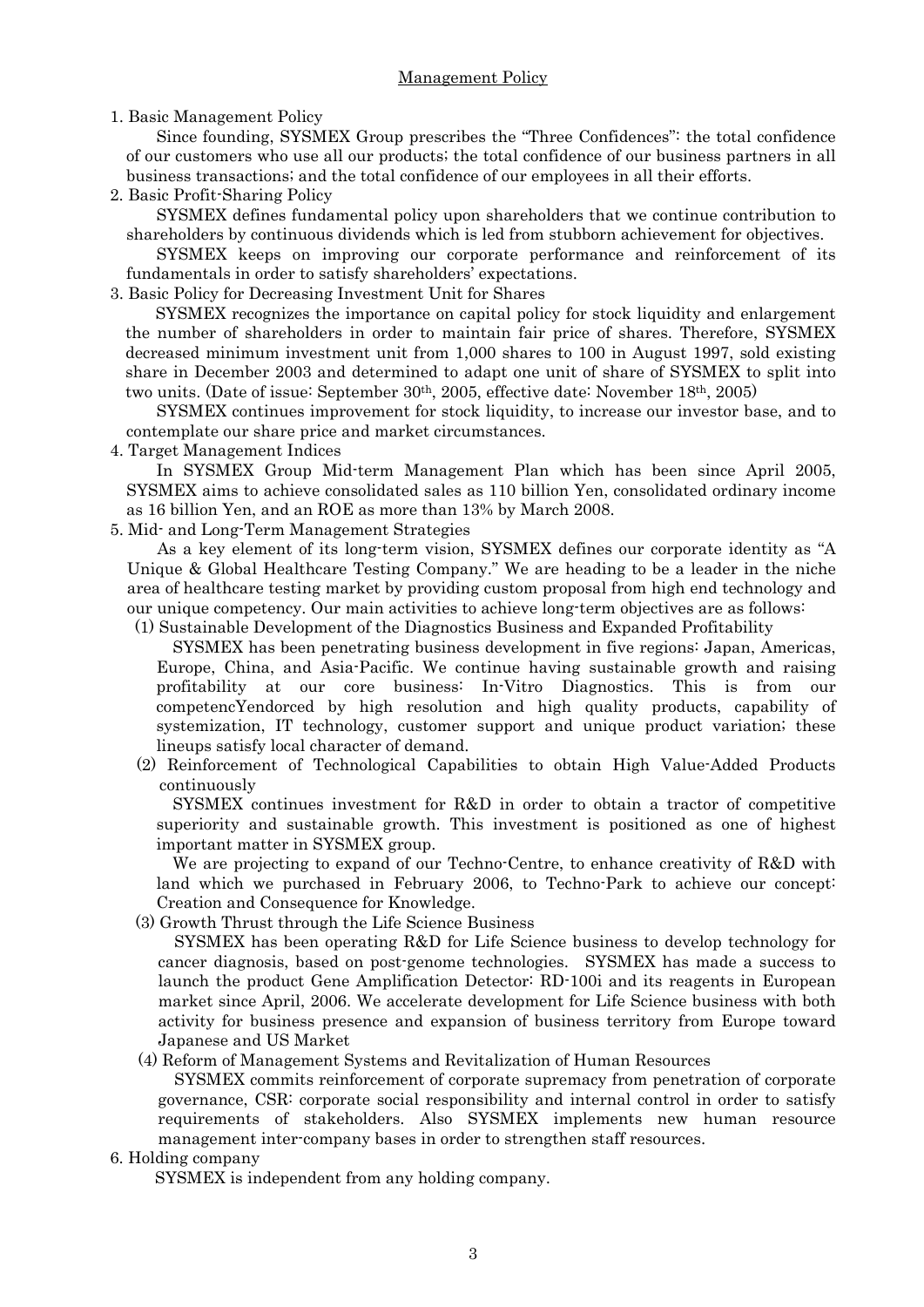#### Operating Results and Financial Position

#### 1. Operating Results

| (unit: million Yen)<br>$\langle$ Consolidated Results $>$ |               |               |             |                |  |
|-----------------------------------------------------------|---------------|---------------|-------------|----------------|--|
|                                                           | First Half of | First Half of | Increase or | Rate of Change |  |
|                                                           | <b>FY2006</b> | FY2005        | Decrease    |                |  |
| Net Sales                                                 | 47,495        | 41,606        | 5,889       | 14.2%          |  |
| Operating Income                                          | 6,133         | 4,971         | 1,161       | 23.4%          |  |
| Ordinary Income                                           | 6,544         | 5,473         | 1,070       | 19.6%          |  |
| Net Income                                                | 4,150         | 3,654         | 495         | 13.6%          |  |

(1) Summary of Overall Performance for the Current term

During the first six months of fiscal year 2006 which ends March 31, 2007, Japanese macro economy continued positive situation led by improvement of operation result at industry, increase of capital investment, recovery of employment and commodity consuming; overseas fundamentals are steady at Europe,China and even in US although which forecast tends to be instable.

At Healthcare industry, restructuring for Japanese Social healthcare system which is with two major action plan: health expenditure reduction and social security remodeling. Through this restructuring, hard situation for healthcare supplier continues such as deduction of in-vitro diagnostic fee in medical cost reform by government in April this year. At developed countries like Europe or US, healthcare expenditure is reduced by the healthcare system restructuring; demand of high-level healthcare is increasing in Asian market.

SYSMEX group is distributing in-vitro diagnostic business with total supply which contains not only product sales also consulting and technical support after sales; these business portfolio enables us to provide our supply not only laboratory also veterinary, patient front and clinics.

At Americas market, SYSMEX penetrated business activity to the market segment at large size laboratories and mid-small laboratories; also we have penetrated sales activity in Latin America, these activities made a good result such as SYSMEX products implementation at Social Security in Republic of Costa Rica.

At European market, SYSMEX implemented SYSMEX South Africa in Republic of South Africa in May 2006, also capitalized former SYSMEX distributor at Switzerland to be SYSMEX Affiliate: SYSMEX Degitana, These are indeed for penetration to local business territories.

As a result, consolidated sales amounted to 47,495 million Yen (14.2% increased from previous half fiscal year: hereinafter percentage signifies the same ratio in this paragraph), domestic sales to 17,779 million Yen (6.9%) and overseas sales to 29,716 million Yen (19.0%).

As for profit, operating income became 6,133 million Yen (24.4%) due to effects from sales increase which extinguishses SG&A expenses. Ordinary income became 6,544 million Yen (19.6%). Net income advanced to 4,150 million Yen (13.6%) with reduced extraordinary loss.

SYSMEX provides interim dividend as 16 Yen per share.

\* Value of Dividend in previous half fiscal year is equivalent with 10 Yen: Dividend of previous half fiscal year was issued before share sprit, one share into 2 shares.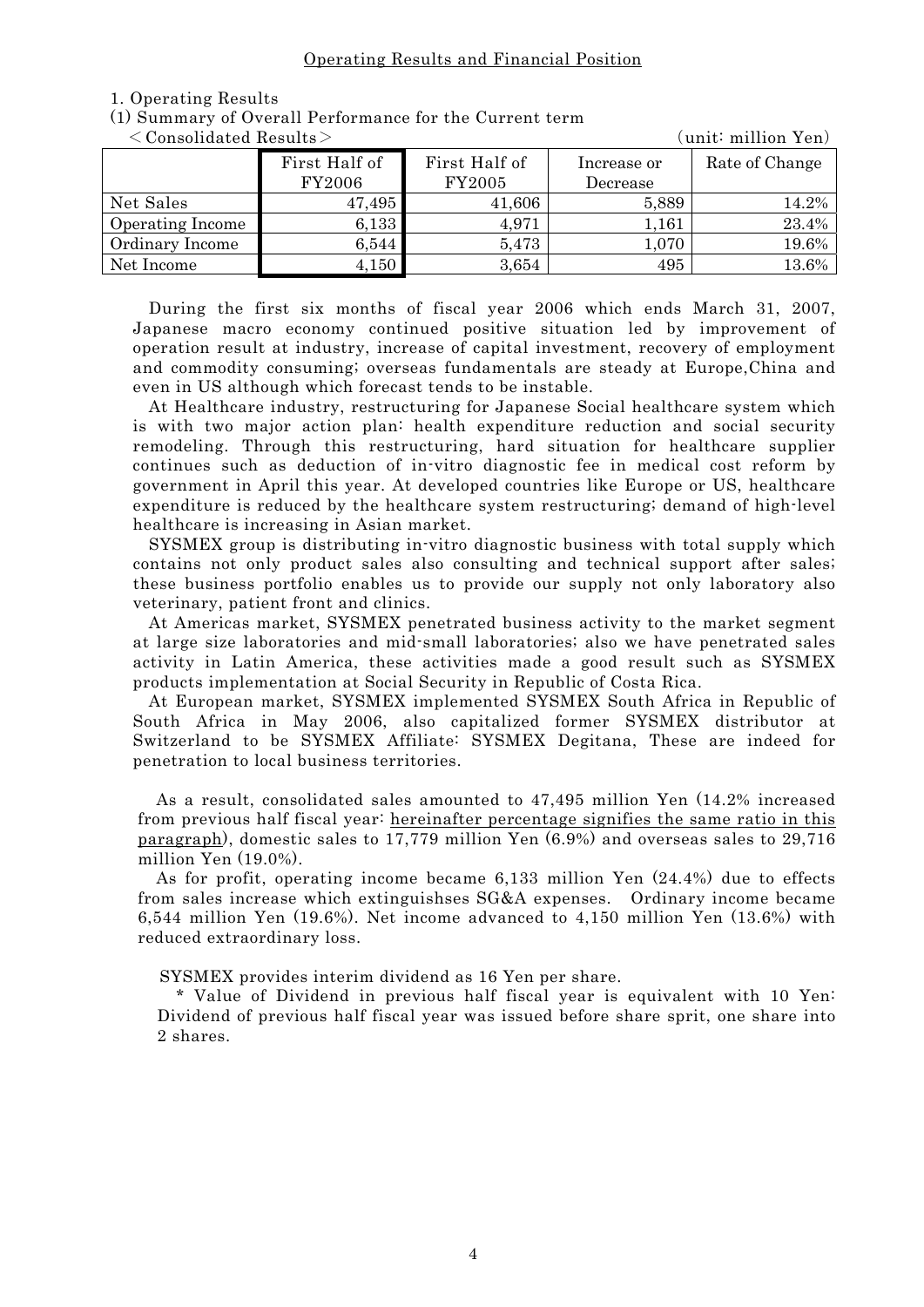# (2) Geographical Segment Information

|              | $\leq$ Results for Geographical Segments $\geq$ |            |            |             | unit: million Yen) |
|--------------|-------------------------------------------------|------------|------------|-------------|--------------------|
|              |                                                 | First Half | First Half | Increase or | Rate of            |
|              |                                                 | of FY2006  | of FY2005  | Decrease    | Change             |
|              | Net Sales                                       | 18,468     | 17,284     | 1,184       | 6.9%               |
| Japan        | Operating Income                                | 3,270      | 2,811      | 458         | 16.3%              |
| Americas     | Net Sales                                       | 9,099      | 6,958      | 2,140       | 30.8%              |
|              | Operating Income                                | 143        | 32         | 110         | 336.9%             |
| Europe       | Net Sales                                       | 14,765     | 12,579     | 2,185       | 17.4%              |
|              | Operating Income                                | 1,828      | 1,524      | 303         | 19.9%              |
| China        | Net Sales                                       | 3,196      | 3,062      | 134         | 4.4%               |
|              | Operating Income                                | 343        | 362        | $-18$       | $-5.2%$            |
| Asia Pacific | Net Sales                                       | 1,966      | 1,722      | 244         | 14.2%              |
|              | Operating Income                                | 260        | 201        | 59          | 29.5%              |

Note 1. "Net Sales" refers to "Sales to outside customers."

### [Japan]

Sales amount was 18,468 million Yen (6.9% increased from previous half fiscal year: hereinafter percentage signifies the same ratio in this chapter if there is not any particular indication.) due to mainly from sales increase of both instruments and reagents in Hematology, Urinalysis instruments, instruments and reagents at POC, contributed sales increase.

Operating income was 3,270 million Yen (16.3%). Increase of sales amount was surplus from increase of SG&A expences which is led mainly from R&D expense.

#### [Americas]

Sales amount was 9,099 million Yen (30.8%). Tractor of Sales increase was from good result of Hematology products in US and Latin American markets, Urinalysis products and Coagulation instruments.

Operating income was 143 million Yen (336.9%). Increase of sales amount was surplus from increase of SG&A expences which is led mainly from sales force reinforcement.

#### [Europe]

Sales amount was 14,765 million Yen (17.4%). Sales increase is provided from Hematology products and Urinalysis products.

Operating income was 1,828 million Yen (19.9%). Increase of sales amount was surplus from increase of SG&A expences which is led mainly from expansion of Life Science and Veterinary business.

### [China]

Sales amount was 3,196 million Yen (4.4%). Stagnation of market growth such as decrease of public tender was contra achivement. Currency evaluation of Yuan relieved sales when converting toward Yen bases.

Operating income was 343 million Yen (5.2% decrease from previous half fiscal year). Development for local reagents production made effect for increase of SG&A expencess

### [Asia Pacific]

Sales amount was 1,966 million Yen (14.2%) Sales increase is provided from Hematology products.

Operating income was 260 million Yen (29.5%). Increase of sales amount was surplus from increase of SG&A expences which is led mainly from reinforcement of sales force.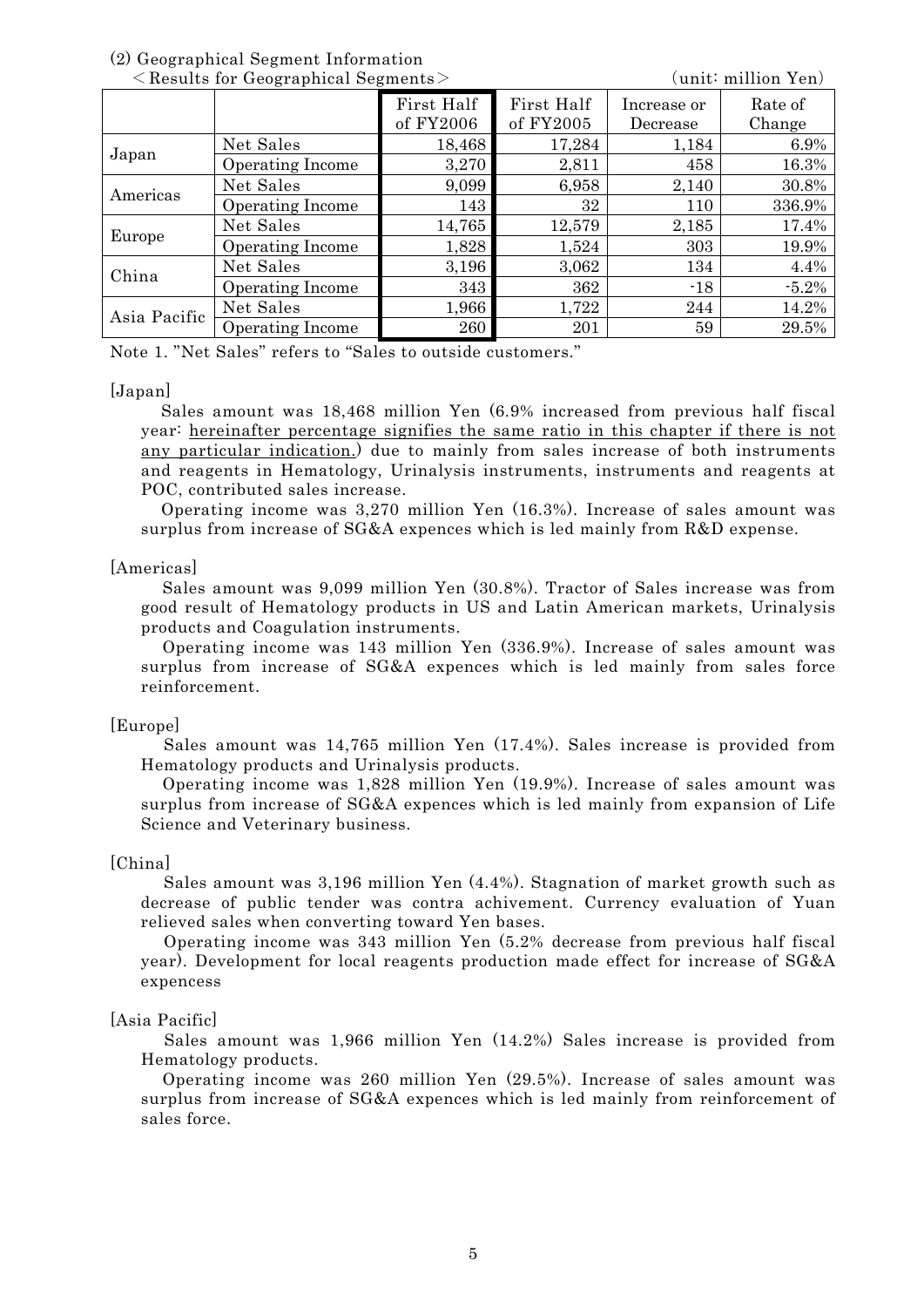#### (3) Status of Research and Development efforts

We at SYSMEX Group target R&D objectives as "Provide high technology value-added testing to optimize and to standardize medical services which manage preventive medicines". We aim to contribute improvement of QOL: quality of life, lifetime extension and efficiency of medical services through sustainability of growth and profitability bYenhancement of core-technology and R&D structure.

At IVD business unit, we have achieved to develop world highest sensibility of Chemiluminescent Enzyme Immunity Analysis Technology: one of the common diagnostic technologies for immunology. This technology will provide new product lineup at immunology products. At Coagulation lineup, we finished product development with newest technology which enables to detect multi wave length light beam. This development provides productivity of instruments, decrease of TAT: turn around time and improvement of accuracy of test result. Also we are developing technology of cancer diagnosis which covers all paths of cancer medicines. We are targeting to establishment of diagnostic path to provide improvement of QOL and lifetime extension through development for Cancer Lymph Node Metastasis Rapid Diagnosis Technology, Chemo Sensitivity Prediction Test, Recurrence Prognosis Diagnosis Technology and the others.

Metastasis is greatly related with prognosis, and it drives operation and medical path. SYSMEX has succeeded to develop OSNA method: One Step Nucleic Acid Amplification Method, to contribute accurate, faster diagnostics toward medicines. We continue R&D for technology for relapse prognosis based on Cell Cycle Profiling Technology, technology for Cancer Relapse Prognosis and institution for Anticancer Sensitivity Predication Diagnosis Technology. We issued many papers at Japanese Cancer Association: JCA and The Japanese Breast Cancer Society.

\* R&D investment during this semester was 4,251 million Yen (9.0% of consolidated sales amount)

| $\langle$ Total assets & Shareholders' Equity $>$ |               |             |             | (unit: million Yen) |
|---------------------------------------------------|---------------|-------------|-------------|---------------------|
|                                                   | First Half of | Prev. FYend | Increase or | Rate of Change      |
|                                                   | FY2005        | March 2006  | Decrease    |                     |
| Total assets                                      | 93,371        | 87,446      | 5,924       | 6.8%                |
| Net Asset                                         | 67,520        | 62,646      |             |                     |
| Equity ratio $(\%)$                               | 71.3%         | 71.6%       |             |                     |

## (4) Financial Condition

Total assets were increased 5,924 million Yen from previous fiscal year end, due to mainly from increase of Current Assets: Cash and Equivalent: 1,499 million Yen, Inventories: 1,497 million Yen.

Liabilities were increased 1,911 million Yen from previous fiscal year end, due to mainly from increase of account and notes receivable: 566 million, short term loan: 475 million Yen.

Net Asset was increased 4,013 million Yen due to mainly from Retained earning increase: 3,191 million Yen. Equity ratio was slightly declined as 71.3% from previous fiscal year end.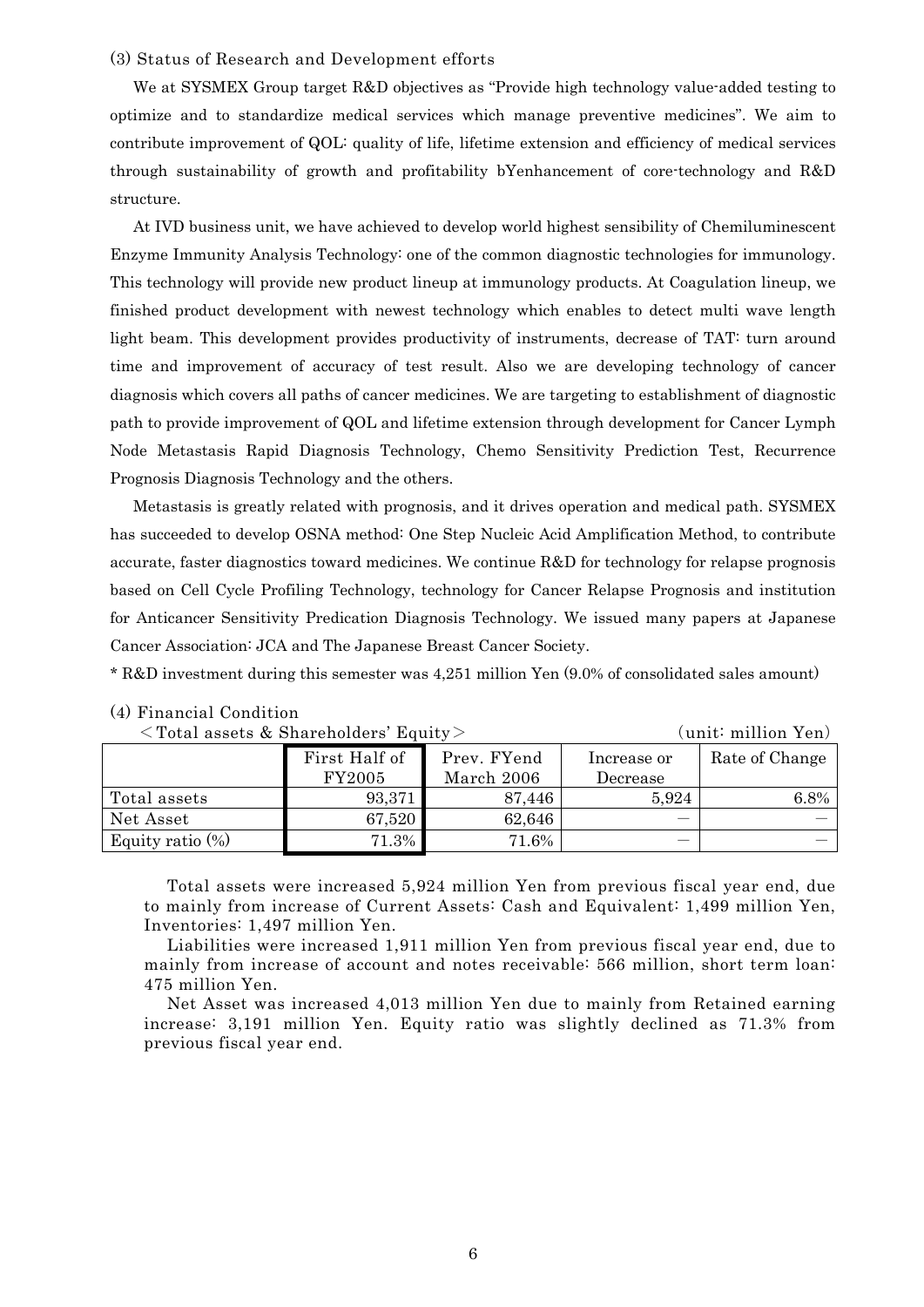(5) Cash Flow

<Cash Flow Statement summary> (unit: million Yen)

|                                                    | First Half First Half |          | Increase or |
|----------------------------------------------------|-----------------------|----------|-------------|
|                                                    | of FY2006 of FY2005   |          | Decrease    |
| Cash flow from operating activities                | 4,273                 | 4,220    | 53          |
| Cash flow from investing activities                | $-3,536$              | $-1,683$ | $-1,852$    |
| Cash flow from financing activities                | 430                   | $-631$   | 1,061       |
| Total cash and cash equivalents at the end of term | 10,710                | 11,940   | $-1,230$    |

 $\langle$  Cash Flow indices  $>$ 

|                                                      | First   | FY2005 | FY2004 | FY2003 | FY2002             |
|------------------------------------------------------|---------|--------|--------|--------|--------------------|
|                                                      | Half of |        |        |        |                    |
|                                                      | FY2006  |        |        |        |                    |
| Shareholders' Equity ratio (%)                       | 71.3    | 71.6   | 72.3   | 71,0   | 65.2               |
| Shareholders' Equity ratio at market<br>price $(\%)$ | 242.9   | 293.4  | 196.7  | 93.6   | 73.0               |
| Years for debt redemption                            |         | 0.1    | 0.1    | 0.4    | 1.9                |
| Interest coverage ratio                              | 426.5   | 486.8  | 308.6  | 108.1  | 29.0               |
|                                                      |         |        |        |        | unit: million Yen) |
| Balance of interest-bearing liabilities              | 1,280   | 695    | 657    | 4,175  | 10,893             |
| Cash Flow from Operating Activities                  | 4,273   | 8,275  | 6,691  | 9,300  | 5,604              |

\*Shareholders' Equity ratio: Shareholders' Equity/ Total assets

(Shareholders' Equity =Net assets - share warrant - minority interests)

\*Shareholders' Equity at Market Price: Share Aggregate Market Value/Total Assets \*Years for Debt Redemption: Balance of Interest-Bearing Liabilities/Cash Flow from Operating Activities (No description in an interim period)

 \*Interest Coverage Ratio: Cash Flow from Operating Activities/Interest Payments (1) Indices are calculated with consolidated financial figures.

- (2) Total Market Value of shares is calculated as term-end price multiplied with total number of shares issued as of the term-end.
- (3) Cash Flow from Operating Activities is reffered from the cash flow statement summary.
- (4) Balance of Interest-Bearing Liabilities is as Liabilities with interest in Consolidated Balance Sheet.
- (5) Interest Payments is as amount of interest paid Consolidated Cash Flow Statement.
- 2. Forecast of Fiscal year result (from April 1st, 2006 to March 31st, 2007)

SYSMEX maintains the forecast for fiscal year result which was announced on May 11th, 2006. This forecast is based on hypothesis of foreign exchange rate: 1 dollar of United States of America per 110 Yen, 1 Euro per 135 Yen.

|            |        | unit: million Yen) |                                                            |
|------------|--------|--------------------|------------------------------------------------------------|
| FY2006     | FY2005 | Increase or        | Rate of Change                                             |
| (forecast) |        | Decrease           |                                                            |
| 98,000     | 87,887 | 10,112             | 11.5%                                                      |
| 13,000     | 10,723 | 2,276              | 21.2%                                                      |
| 13,300     | 11,981 | 1,318              | 11.0%                                                      |
| 8,200      | 7,422  | 777                | 10.5%                                                      |
|            |        |                    | $\langle$ Consolidated Income statement Forecast $\rangle$ |

Half year Dividend is per 16 Yen as planned, annual dividend is forecasted per 32 Yen.

Note:

This forecast contains current data which is built with hypothesis, and may contain future risk and uncertain events. SYSMEX may revise this forecast in the future if necessary.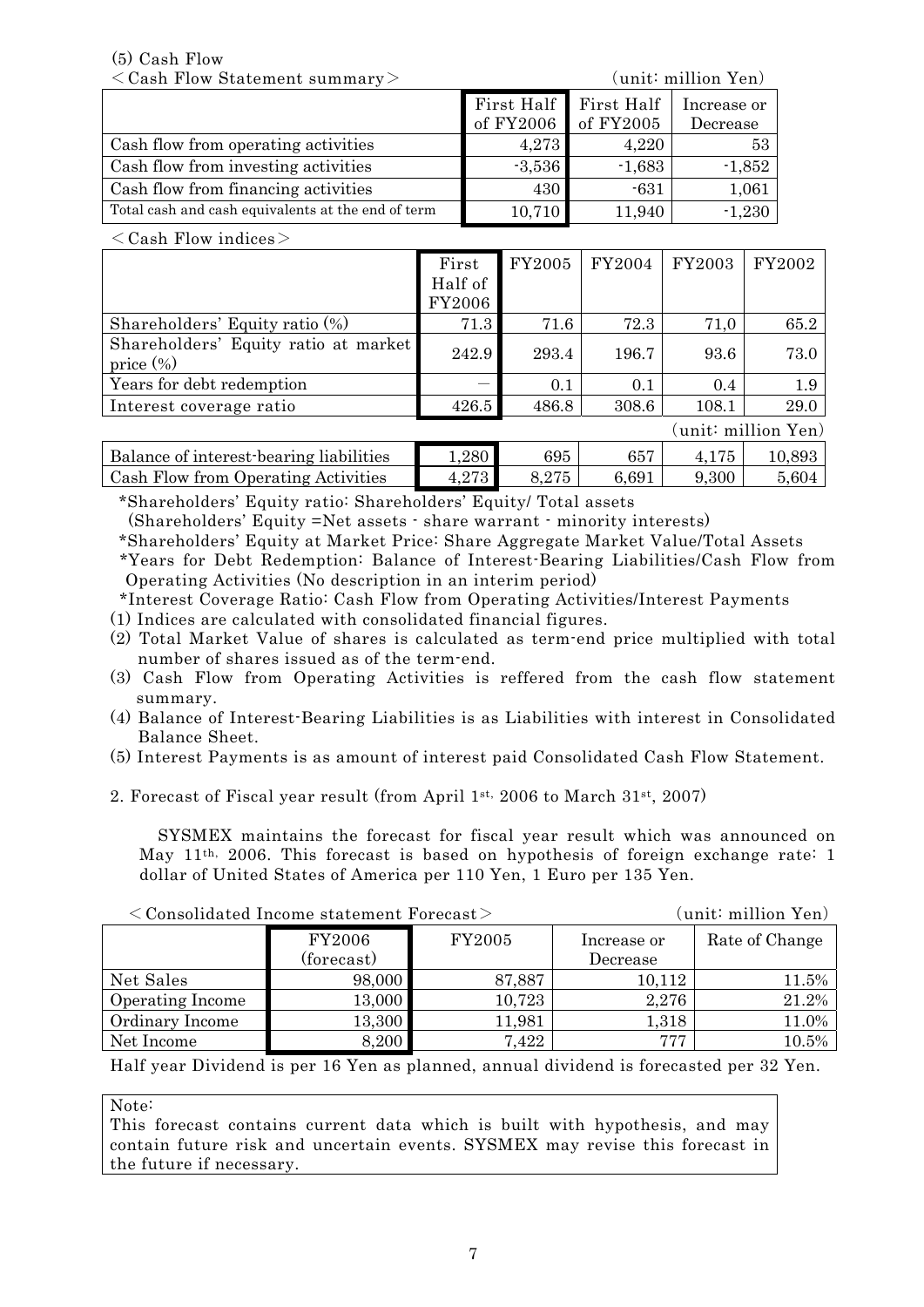# Consolidated Balance Sheet

| (unit: million Yen)                 |        |                               |                                                       |       |                       |             |  |
|-------------------------------------|--------|-------------------------------|-------------------------------------------------------|-------|-----------------------|-------------|--|
| Period                              |        | Previous term<br>Current term |                                                       |       |                       | Fiscal 2005 |  |
|                                     |        |                               | (as of September 30, 2005) (as of September 30, 2006) |       | (as of March 31,2006) |             |  |
| Items                               | Amount | $\%$                          | Amount                                                | $\%$  | Amount                | $\%$        |  |
| (Assets)                            |        |                               |                                                       |       |                       |             |  |
| <b>Current assets</b>               |        |                               |                                                       |       |                       |             |  |
| Cash                                | 11,500 |                               | 10,876                                                |       | 9,485                 |             |  |
| Notes and accounts receivable trade | 23.083 |                               | 28,220                                                |       | 26,145                |             |  |
| Marketable securities               | 543    |                               | 19                                                    |       | 28                    |             |  |
| Inventories                         | 14,993 |                               | 16.549                                                |       | 15,291                |             |  |
| Others                              | 3,691  |                               | 4,706                                                 |       | 4,320                 |             |  |
| Allowance for doubtful debts        | $-305$ |                               | $-430$                                                |       | $-419$                |             |  |
| Current assets total                | 53,506 | 65.7                          | 59,941                                                | 64.2  | 54,851                | 62.7        |  |
| <b>Fixed assets</b>                 |        |                               |                                                       |       |                       |             |  |
| Tangible fixed assets               |        |                               |                                                       |       |                       |             |  |
| Buildings and structures            | 6,999  |                               | 7,752                                                 |       | 7,555                 |             |  |
| Tools, furniture and fixtures       | 3,119  |                               | 3,704                                                 |       | 3,387                 |             |  |
| Land                                | 5,932  |                               | 7,741                                                 |       | 7,738                 |             |  |
| Others                              | 1,808  |                               | 3,286                                                 |       | 2,763                 |             |  |
| Tangible fixed assets total         | 17,860 |                               | 22,485                                                |       | 21,444                |             |  |
| Intangible fixed assets             |        |                               |                                                       |       |                       |             |  |
| Intangible fixed assets total       | 3,044  |                               | 3,505                                                 |       | 3,244                 |             |  |
| Investments                         |        |                               |                                                       |       |                       |             |  |
| Investments in securities           | 2,940  |                               | 3,516                                                 |       | 3,988                 |             |  |
| Others                              | 4,131  |                               | 3,926                                                 |       | 3,920                 |             |  |
| Allowance for doubtful debts        | $-29$  |                               | -3                                                    |       | -3                    |             |  |
| Investments total                   | 7,042  |                               | 7,438                                                 |       | 7,905                 |             |  |
| Fixed assets total                  | 27,947 | 34.3                          | 33,429                                                | 35.8  | 32,594                | 37.3        |  |
| Total assets                        | 81,454 | 100.0                         | 93,371                                                | 100.0 | 87,446                | 100.0       |  |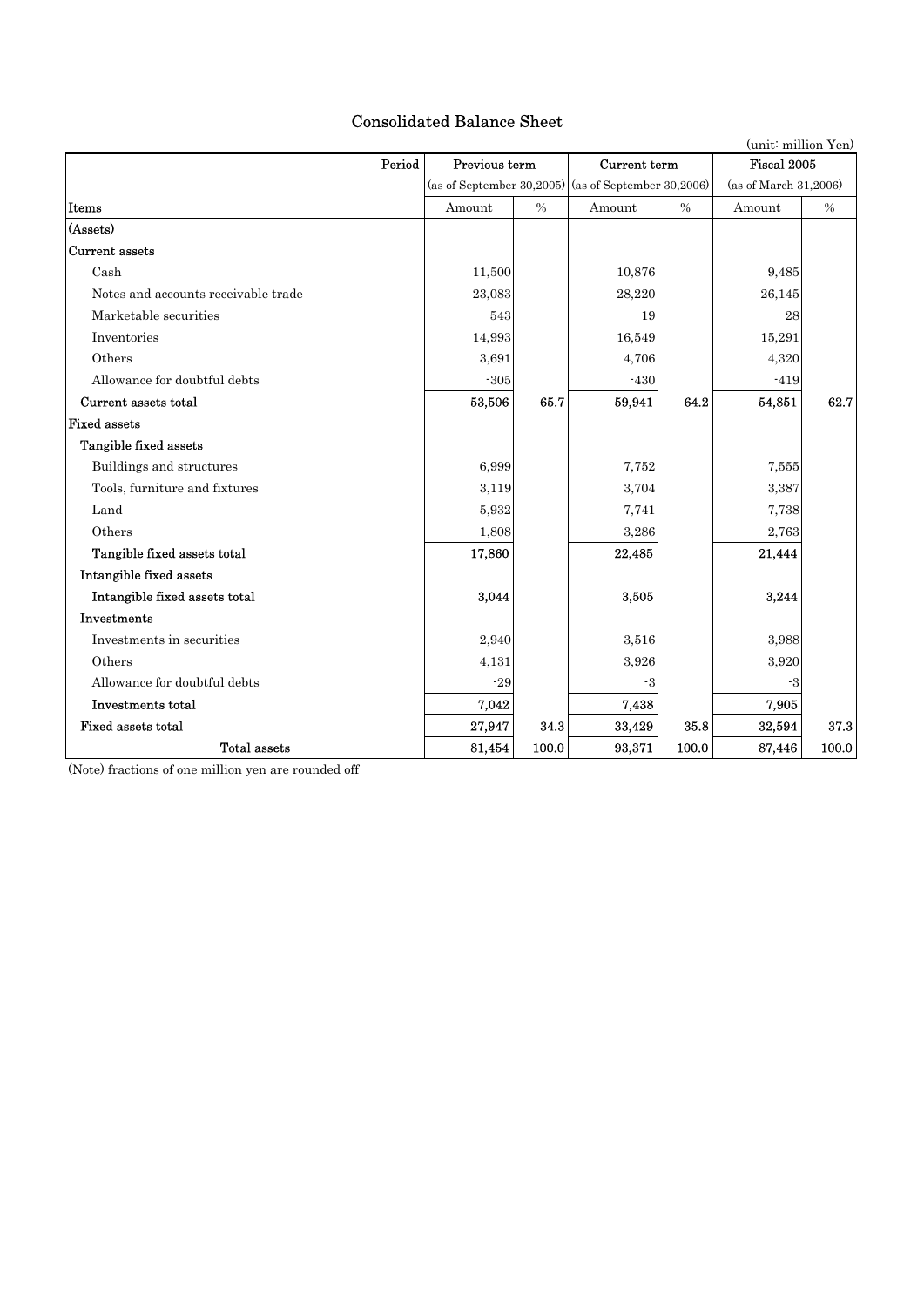# Consolidated Balance Sheet

|                                                               |        |               |                                                       | (unit: million Yen) |                       |        |  |
|---------------------------------------------------------------|--------|---------------|-------------------------------------------------------|---------------------|-----------------------|--------|--|
| Period                                                        |        | Previous term |                                                       | Current term        | Fiscal 2005           |        |  |
|                                                               |        |               | (as of September 30, 2005) (as of September 30, 2006) |                     | (as of March 31,2006) |        |  |
| Items                                                         | Amount | $\%$          | Amount                                                | $\%$                | Amount                | $\%$   |  |
| (Liabilities)                                                 |        |               |                                                       |                     |                       |        |  |
| <b>Current liablitities</b>                                   |        |               |                                                       |                     |                       |        |  |
| Notes and accounts payable trade                              | 8,905  |               | 9,434                                                 |                     | 8,868                 |        |  |
| Short-term loans payable                                      | 209    |               | 621                                                   |                     | 146                   |        |  |
| Corporation taxes payable                                     | 1,669  |               | 2,748                                                 |                     | 2,664                 |        |  |
| Reserve for bonuses                                           | 1,848  |               | 2,182                                                 |                     | 2,057                 |        |  |
| Reserve for directors' bonuses                                |        |               | 74                                                    |                     |                       |        |  |
| Reserve for product warranties                                | 247    |               | 455                                                   |                     | 407                   |        |  |
| Others                                                        | 6,317  |               | 7,436                                                 |                     | 6,823                 |        |  |
| Current liablitities total                                    | 19,197 | 23.6          | 22,954                                                | 24.6                | 20,967                | 24.0   |  |
| <b>Fixed liabilities</b>                                      |        |               |                                                       |                     |                       |        |  |
| Long-term loan payable                                        | 13     |               | 111                                                   |                     | 3                     |        |  |
| Reserve for retirement benefits                               |        |               | 182                                                   |                     |                       |        |  |
|                                                               | 494    |               |                                                       |                     | 162                   |        |  |
| Reserve for directors' retirement benefits                    | 282    |               | 264                                                   |                     | 284                   |        |  |
| Others                                                        | 1,947  |               | 2,337                                                 |                     | 2,521                 |        |  |
| <b>Fixed liabilities total</b>                                | 2,738  | 3.3           | 2,896                                                 | 3.1                 | 2,971                 | 3.4    |  |
| <b>Total liabilities</b>                                      | 21,935 | 26.9          | 25,850                                                | 27.7                | 23,939                | 27.4   |  |
|                                                               |        |               |                                                       |                     |                       |        |  |
| (Minority interest)                                           |        |               |                                                       |                     |                       |        |  |
| Minority interest                                             | 828    | 1.0           |                                                       |                     | 860                   | 1.0    |  |
|                                                               |        |               |                                                       |                     |                       |        |  |
| (Shareholders' equity)                                        |        |               |                                                       |                     |                       |        |  |
| Capital stock                                                 | 7,954  | 9.8           |                                                       |                     | 7,954                 | 9.1    |  |
| Capital surplus                                               | 11,182 | 13.8          |                                                       |                     | 11,184                | 12.8   |  |
| <b>Earned surplus</b>                                         | 38,281 | 47.0          |                                                       |                     | 41,550                | 47.5   |  |
| Unrealized gain or loss of investments in securities          | 915    | 1.1           |                                                       |                     | 1,234                 | 1.4    |  |
| Foreign currency translation adjustment                       | 498    | 0.6           |                                                       |                     | 872                   | 1.0    |  |
| Treasury stock                                                | $-143$ | $-0.2$        |                                                       |                     | $-150$                | $-0.2$ |  |
| Total shareholders' equity                                    | 58,689 | 72.1          |                                                       |                     | 62,646                | 71.6   |  |
| Total liabilities, minority interest and shareholders' equity | 81,454 | 100.0         |                                                       |                     | 87,446                | 100.0  |  |
|                                                               |        |               |                                                       |                     |                       |        |  |
| (Net assets)                                                  |        |               |                                                       |                     |                       |        |  |
| Shareholders' equity                                          |        |               |                                                       |                     |                       |        |  |
| Capital stock                                                 |        |               | 8,285                                                 |                     |                       |        |  |
| Capital surplus                                               |        |               | 11,515                                                |                     |                       |        |  |
| <b>Earned surplus</b>                                         |        |               | 44,741                                                |                     |                       |        |  |
| Treasury stock                                                |        |               | $-158$                                                |                     |                       |        |  |
| Total shareholders' equity                                    |        |               | 64,384                                                | 69.0                |                       |        |  |
| Valuation and translation adjustments                         |        |               |                                                       |                     |                       |        |  |
| Unrealized gain or loss of investments in<br>securities       |        |               | 951                                                   |                     |                       |        |  |
| Foreign currency translation adjustment                       |        |               | 1,200                                                 |                     |                       |        |  |
| Total valuation and translation adjustments                   |        |               | 2,152                                                 | 2.3                 |                       |        |  |
| Minority interests                                            |        |               | 983                                                   | 1.0                 |                       |        |  |
| <b>Total Net assets</b>                                       |        |               | 67,520                                                | 72.3                |                       |        |  |
| Total liabilities and net assets                              |        |               | 93,371                                                | 100.0               |                       |        |  |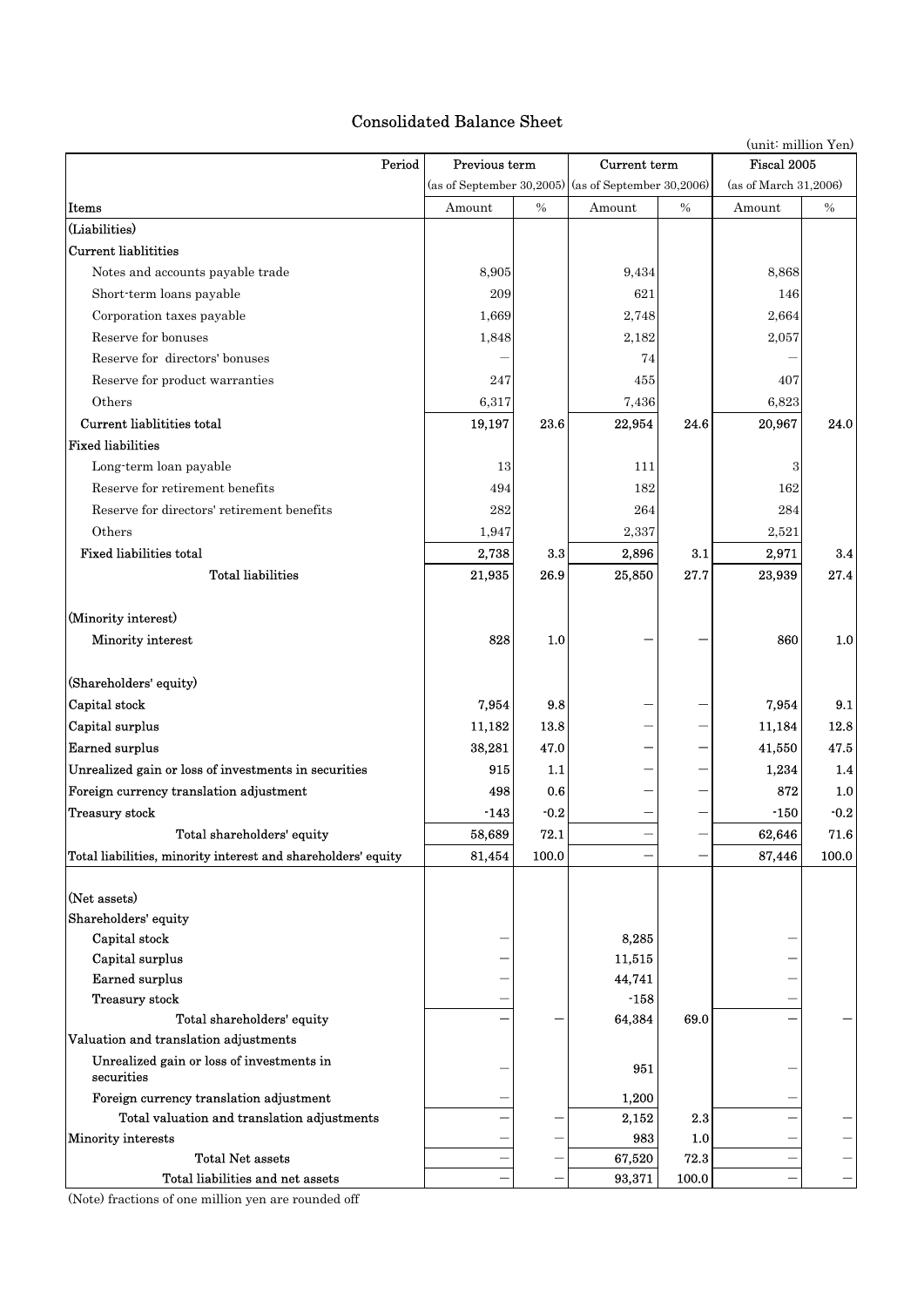# Consolidated Statements of Income

| (unit: million Yen)                                    |                              |                 |                           |         |                       |                 |  |  |
|--------------------------------------------------------|------------------------------|-----------------|---------------------------|---------|-----------------------|-----------------|--|--|
| Period                                                 | Previous term                |                 | Current term              |         | Fiscal 2005           |                 |  |  |
|                                                        | (as of September $30,2005$ ) |                 | (as of September 30,2006) |         | (as of March 31,2006) |                 |  |  |
| Items                                                  | Amount                       | $\%$            | Amount                    | $\%$    | Amount                | $\%$            |  |  |
| <b>Sales</b>                                           | 41,606                       | 100.0           | 47,495                    | 100.0   | 87,887                | 100.0           |  |  |
| Cost of sales                                          | 17,425                       | 41.9            | 19,725                    | 41.5    | 36,739                | 41.8            |  |  |
| Gross profit                                           | 24,181                       | 58.1            | 27,770                    | 58.5    | 51,148                | $58.2\,$        |  |  |
| Selling, general and administrative expenses           | 19,209                       | 46.2            | 21,637                    | 45.6    | 40,425                | 46.0            |  |  |
| Operating income                                       | 4,971                        | 11.9            | 6,133                     | 12.9    | 10,723                | 12.2            |  |  |
| Non-operating income                                   |                              |                 |                           |         |                       |                 |  |  |
| Interest income                                        | 27                           |                 | 39                        |         | 67                    |                 |  |  |
| Dividends earned                                       | 20                           |                 | 22                        |         | 34                    |                 |  |  |
| Royalties earned                                       | 25                           |                 | 24                        |         | 48                    |                 |  |  |
| Equity in earnings of investees                        | 9                            |                 | 12                        |         | 25                    |                 |  |  |
| Income from investment real estate                     | 198                          |                 | 197                       |         | 395                   |                 |  |  |
| Exchange gain                                          | 309                          |                 | 231                       |         | 828                   |                 |  |  |
| Others                                                 | 75                           |                 | 75                        |         | 158                   |                 |  |  |
| Non-operating income total                             | 667                          | 1.6             | 602                       | 1.3     | 1,558                 | 1.8             |  |  |
| Non-operating expenses                                 |                              |                 |                           |         |                       |                 |  |  |
| Interest expense                                       | 8                            |                 | 11                        |         | 22                    |                 |  |  |
| Amortization of goodwill                               | 3                            |                 |                           |         | 6                     |                 |  |  |
| Maintenance cost of investment real estate             | 105                          |                 | 83                        |         | 197                   |                 |  |  |
| Others                                                 | 48                           |                 | 96                        |         | 75                    |                 |  |  |
| Non-operating expenses total                           | 166                          | 0.4             | 192                       | 0.4     | 300                   | 0.4             |  |  |
| Ordinary income                                        | 5,473                        | 13.1            | 6,544                     | 13.8    | 11,981                | 13.6            |  |  |
| <b>Extraordinary profits</b>                           |                              |                 |                           |         |                       |                 |  |  |
| Gain on sales of investment securities                 |                              |                 | $\overline{0}$            |         | $\mathbf{0}$          |                 |  |  |
| Gains on sale of fixed assets                          | $\overline{2}$               |                 | 3                         |         | 9                     |                 |  |  |
| Reversal of allowance for doubtful debts               | $^{20}$                      |                 | 21                        |         | 42                    |                 |  |  |
| Reversal of reserve for directors' retirement benefits | 1                            |                 |                           |         | 1                     |                 |  |  |
| Investment income from change of equity                |                              |                 | $\boldsymbol{2}$          |         | 6                     |                 |  |  |
| Extraordinary profits total                            | 24                           | 0.1             | 27                        | 0.1     | 59                    | 0.1             |  |  |
| <b>Extraordinary losses</b>                            |                              |                 |                           |         |                       |                 |  |  |
| Write-down of securities                               |                              |                 |                           |         | 6                     |                 |  |  |
| Loss on disposal of fixed assets                       | 71                           |                 | 29                        |         | 131                   |                 |  |  |
| Extraordinary losses total                             | 71                           | $\rm 0.2$       | $\boldsymbol{29}$         | $0.1\,$ | 138                   | $\rm 0.2$       |  |  |
| Net income before income taxes and minority interest   | 5,426                        | 13.0            | 6,542                     | 13.8    | 11,902                | 13.5            |  |  |
| Income taxes                                           | 2,059                        |                 | 2,718                     |         | 5,010                 |                 |  |  |
| Deferred income taxes                                  | $-303$                       |                 | $-360$                    |         | $-561$                |                 |  |  |
| Income taxes total                                     | 1,756                        | $4.2\,$         | 2,357                     | 5.0     | 4,448                 | 5.1             |  |  |
| Minority interest                                      | 16                           | 0.0             | 34                        | 0.1     | 31                    | 0.0             |  |  |
| Net income                                             | 3,654                        | $\!\!\!\!\!8.8$ | 4,150                     | 8.7     | 7,422                 | $\!\!\!\!\!8.4$ |  |  |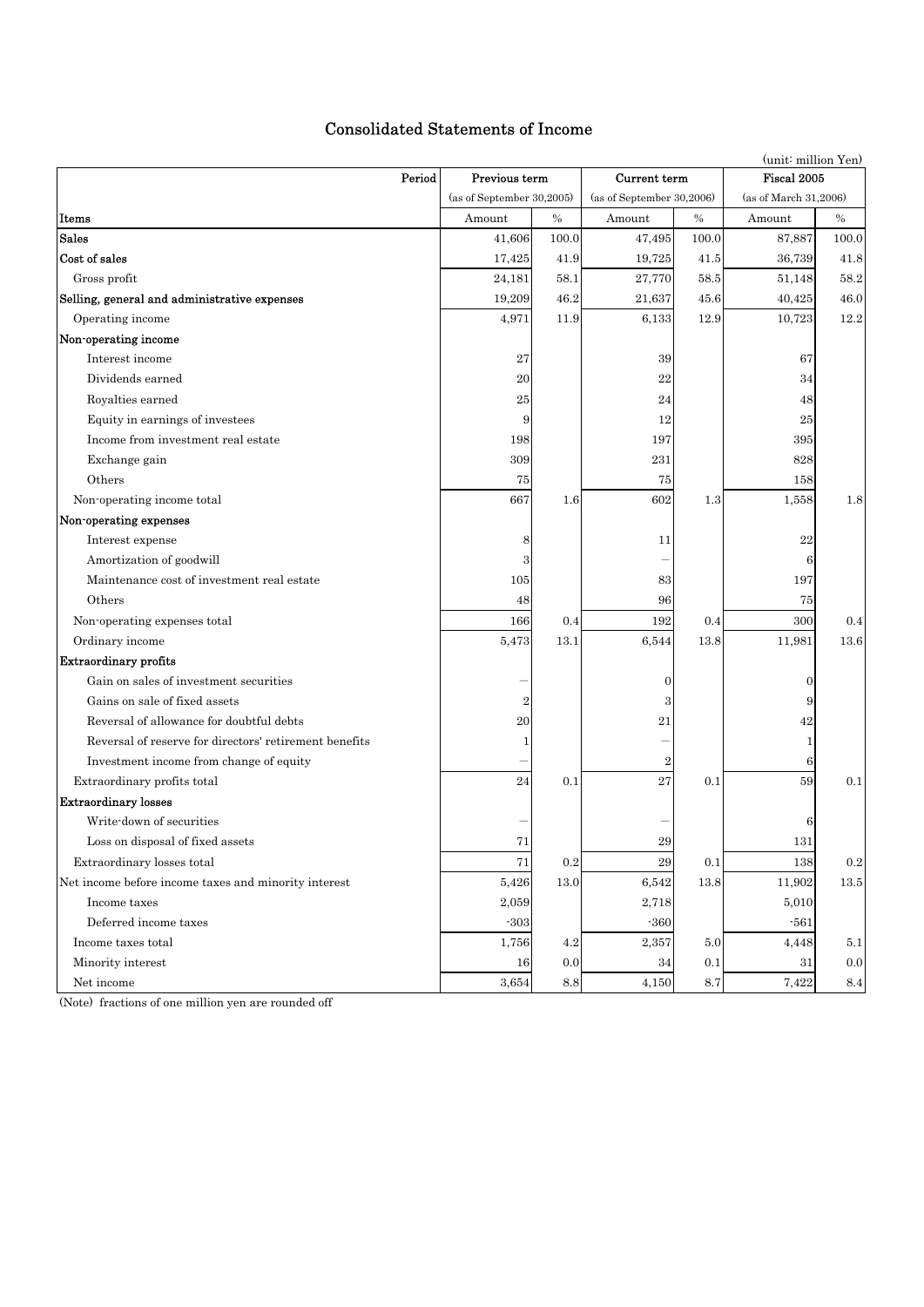|                                                            |                           | (unit: million Yen)   |
|------------------------------------------------------------|---------------------------|-----------------------|
| Period                                                     | Previous term             | Fiscal 2005           |
| Items                                                      | (as of September 30,2005) | (as of March 31,2006) |
| (Capital Surplus)                                          |                           |                       |
| Capital Surplus at Beginning of term                       | 11,182                    | 11,182                |
| <b>Increase in Capital Surplus</b>                         |                           |                       |
| Gain on disposal of treasury stock                         | 0                         | $\overline{2}$        |
| Increase in Capital Surplus Total                          | 0                         | $\bf{2}$              |
| Capital Surplus at End of term                             | 11,182                    | 11,184                |
|                                                            |                           |                       |
| (Earned Surplus)                                           |                           |                       |
| Earned Surplus at Beginning of term                        | 36,050                    | 36,050                |
| <b>Increase in Earned Surplus</b>                          |                           |                       |
| Net Income for Current Period                              | 3,654                     | 7,422                 |
| Increase in Earned Surplus Total                           | 3,654                     | 7,422                 |
| Decrease in Earned Surplus                                 |                           |                       |
| Dividend Payments                                          | 624                       | 1,123                 |
| <b>Bonuses to Directors</b>                                | 111                       | 111                   |
| (including auditors)                                       | (15)                      | (15)                  |
| Decrease due to fiscal year-end change for<br>subsidiaries | (687)                     | (687)                 |
| Decrease in Earned Surplus Total                           | 1,423                     | 1,923                 |
| Earned Surplus at End of term                              | 38,281                    | 41,550                |
|                                                            |                           |                       |

# Consolidated Statements of Retained Earnings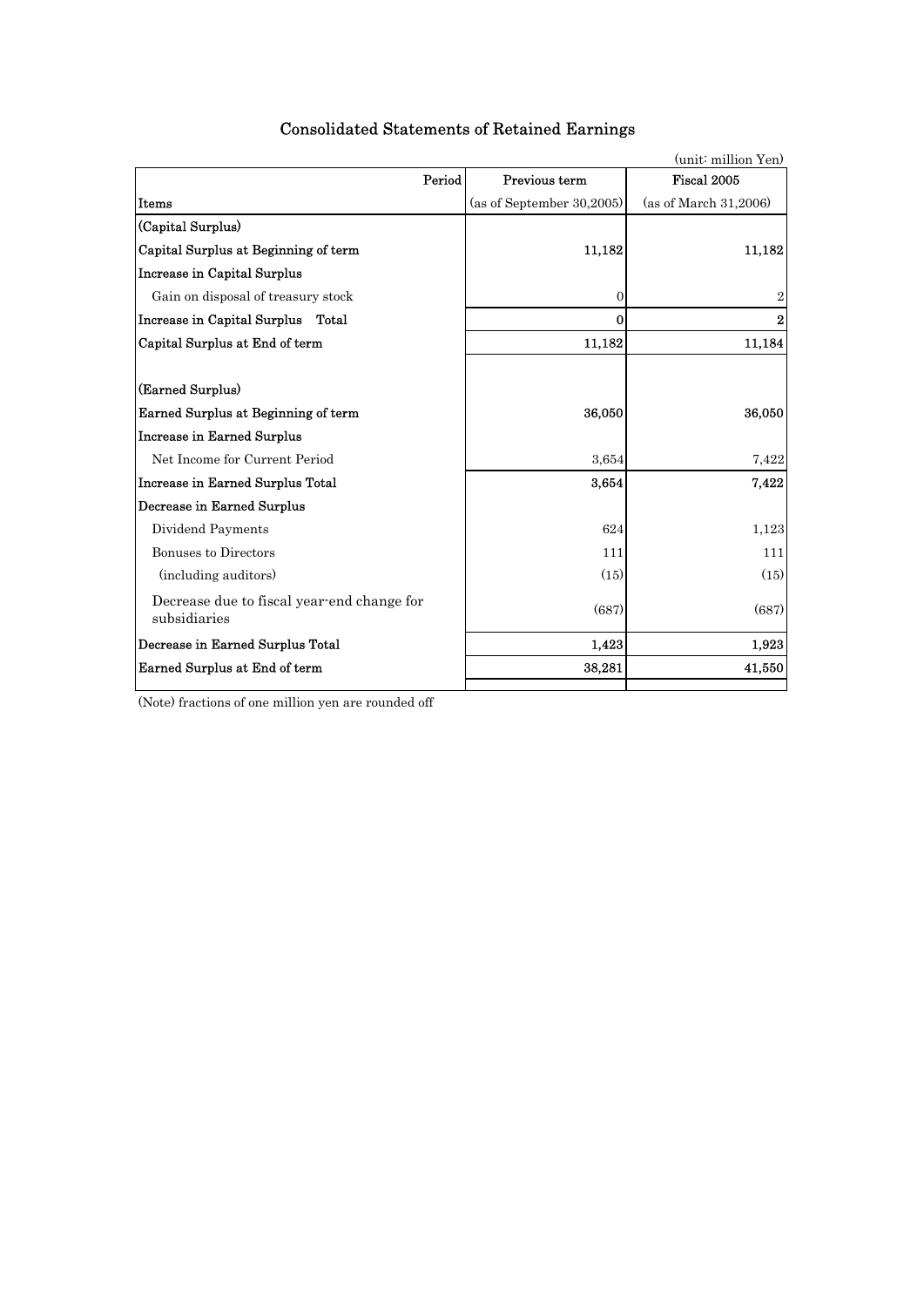# Consolidated Statement of Changes in Net Asset

1st half FY2006(from April 1 to September 30,2006)

|                                                         |                      |        |                                               |        | (unit: million Yen)              |  |  |  |
|---------------------------------------------------------|----------------------|--------|-----------------------------------------------|--------|----------------------------------|--|--|--|
|                                                         | Shareholder's equity |        |                                               |        |                                  |  |  |  |
|                                                         | Capital stock        |        | Capital surplus Earned surplus Treasury stock |        | Total<br>shareholder's<br>equity |  |  |  |
| Balance at the end of previous period                   | 7,954                | 11,184 | 41,550                                        | $-150$ | 60,538                           |  |  |  |
| Changes of items during the period                      |                      |        |                                               |        |                                  |  |  |  |
| Issuance of stock                                       | 330                  | 330    |                                               |        | 661                              |  |  |  |
| Dividends from surplus (Note) <sup>2</sup>              |                      |        | $-798$                                        |        | $-798$                           |  |  |  |
| Bonuses to Directors (Note) <sup>2</sup>                |                      |        | $-159$                                        |        | $-159$                           |  |  |  |
| Net income                                              |                      |        | 4,150                                         |        | 4,150                            |  |  |  |
| Purchases of treasury stock                             |                      |        |                                               | -7     | $-7$                             |  |  |  |
| Net changes of items other than shareholders'<br>equity |                      |        |                                               |        |                                  |  |  |  |
| Total changes of items during the period                | 330                  | 330    | 3,191                                         | $-7$   | 3,845                            |  |  |  |
| Balance at the end of the current period                | 8,285                | 11,515 | 44,741                                        | $-158$ | 64,384                           |  |  |  |

(unit: million Yen)

|                                                         |                                                               | Valuation and translation adjustments            |                                                          |                       |                     |
|---------------------------------------------------------|---------------------------------------------------------------|--------------------------------------------------|----------------------------------------------------------|-----------------------|---------------------|
|                                                         | Unrealized gain<br>or loss of<br>investments in<br>securities | Foreign<br>currency<br>translation<br>adjustment | <b>Total Valuation</b><br>and translation<br>adjustments | Minority<br>interests | Total Net<br>assets |
| Balance at the end of previous period                   | 1,234                                                         | 872                                              | 2,107                                                    | 860                   | 63,507              |
| Changes of items during the period                      |                                                               |                                                  |                                                          |                       |                     |
| Issuance of stock                                       |                                                               |                                                  |                                                          |                       | 661                 |
| Dividends from surplus (Note)2                          |                                                               |                                                  |                                                          |                       | $-798$              |
| Bonuses to Directors (Note) <sup>2</sup>                |                                                               |                                                  |                                                          |                       | $-159$              |
| Net income                                              |                                                               |                                                  |                                                          |                       | 4,150               |
| Purchases of treasury stock                             |                                                               |                                                  |                                                          |                       | $-7$                |
| Net changes of items other than shareholders'<br>equity | $-283$                                                        | 328                                              | 44                                                       | 122                   | 167                 |
| Total changes of items during the period                | $-283$                                                        | 328                                              | 44                                                       | 122                   | 4,013               |
| Balance at the end of the current period                | 951                                                           | 1,200                                            | 2,152                                                    | 983                   | 67,520              |

(Note) ① fractions of one million yen are rounded off

② Appropriation of unappropriated retained earnings as resolved in the Ordinary General Shareholder's Meeting held in June 2006.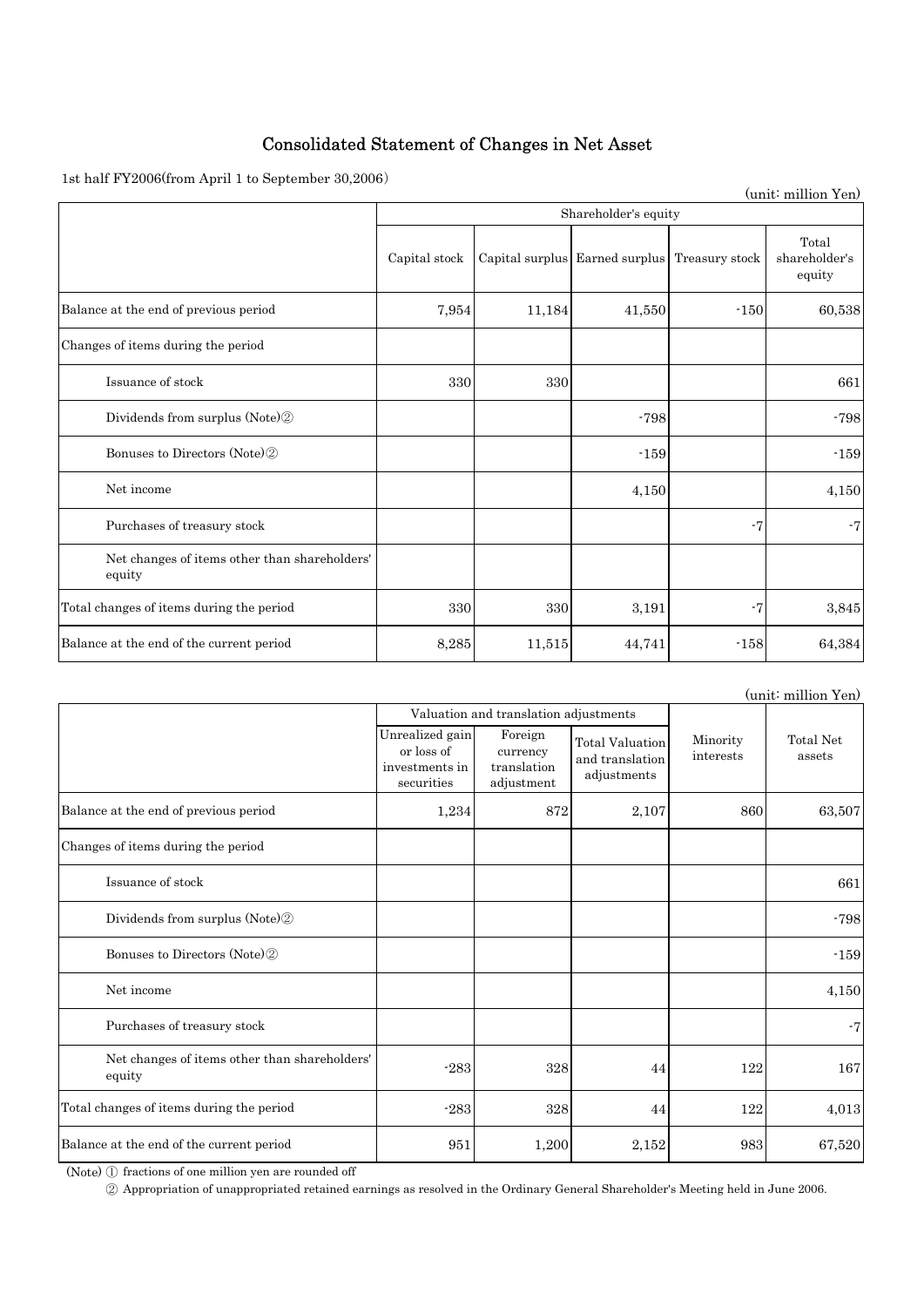# Consolidated Statements of Cash Flow

| Consonuateu Statements of Cash Flow                                 |                           |                           |                       |  |  |  |
|---------------------------------------------------------------------|---------------------------|---------------------------|-----------------------|--|--|--|
| Period                                                              | Previous term             | Current term              | Fiscal 2005           |  |  |  |
| Items                                                               | (as of September 30,2005) | (as of September 30,2006) | (as of March 31,2006) |  |  |  |
| Cash flow from operating activites                                  |                           |                           |                       |  |  |  |
| Net income before income taxes and minority interest                | 5,426                     | 6,542                     | 11,902                |  |  |  |
| Depreciation and amortization                                       | 1,686                     | 1,887                     | 3,592                 |  |  |  |
| Amortization of consolidation goodwill                              | 20                        | 3                         | $33\,$                |  |  |  |
| Increase/decrease in reserve for bonuses                            | 180                       | 92                        | 378                   |  |  |  |
| Increase/decrease in reserve for directors' bonuses                 |                           | 74                        |                       |  |  |  |
| Increase/decrease in reserve for retirement benefits                | 173                       | 18                        | $-161$                |  |  |  |
| Increase/decrease in reserve for directors' retirement benefits     | -15                       | -19                       | -14                   |  |  |  |
| Increase/decrease in allowance for doubtful debts                   | -45                       | -7                        | 21                    |  |  |  |
| Interest income and dividends earned                                | $-48$                     | $-62$                     | $\mbox{-}102$         |  |  |  |
| Interest expense                                                    | 8                         | 11                        | $\bf 22$              |  |  |  |
| Equity in earnings/loss of investees                                | -9                        | $-12$                     | $\mbox{-}25$          |  |  |  |
| Loss on disposal of fixed assets                                    | 71                        | 26                        | 131                   |  |  |  |
| Increase/decrease in notes and accounts receivable                  | 30                        | $-1,303$                  | $-2,383$              |  |  |  |
| Increase/decrease in inventories                                    | $-750$                    | $-650$                    | $-684$                |  |  |  |
| Increase/decrease in notes and accounts payable                     | -5                        | $-52$                     | $-753$                |  |  |  |
| Increase/decrease in consumption taxes payable/receivable           | 84                        | 402                       | $-165$                |  |  |  |
| Bonuses to directors                                                | $-111$                    | $-159$                    | $-111$                |  |  |  |
| Others                                                              | $-366$                    | 60                        | 705                   |  |  |  |
| Subtotal                                                            | 6,330                     | 6,852                     | 12,383                |  |  |  |
| Interest and dividends received                                     | 37                        | 61                        | 99                    |  |  |  |
| Interest paid                                                       | $-7$                      | $-10$                     | $-16$                 |  |  |  |
| Corporation taxes paid                                              | $-2,138$                  | $-2,630$                  | $-4,191$              |  |  |  |
| Cash flow from operating activities                                 | 4,220                     | 4,273                     | 8,275                 |  |  |  |
| Cash flow from investing activities                                 |                           |                           |                       |  |  |  |
| Payments for funding of time deposit                                | $-26$                     | $-124$                    | -66                   |  |  |  |
| Proceeds from refundment of time deposit                            |                           | 30                        | 30                    |  |  |  |
| Payments for purchases of tangible fixed assets                     | $-993$                    | $-2,208$                  | $-5,795$              |  |  |  |
| Payments for purchases of intangible fixed assets                   | $-608$                    | $-617$                    | $-1,421$              |  |  |  |
| Cash flow from equity investment in subsidiaries                    |                           | $-532$                    |                       |  |  |  |
| Payments for investments in real estates                            | $-38$                     |                           | -58                   |  |  |  |
| Others                                                              | $-16$                     | $-82$                     | $-547$                |  |  |  |
| Cash flow from investing activities                                 | $-1,683$                  | $-3,536$                  | $-7,858$              |  |  |  |
| Cash flow from financing activities                                 |                           |                           |                       |  |  |  |
| Net increase/decrease of short-term loans                           | 27                        | 410                       | $-39$                 |  |  |  |
| Proceeds from long-term loans                                       | -q                        | 182                       |                       |  |  |  |
| Repayment of long-term loans                                        |                           | $\mbox{-} 25$             | $-19$                 |  |  |  |
| Proceeds from issue of stocks<br>Receipt from minority shareholders |                           | 661                       |                       |  |  |  |
| Payments for purchases of treasury stocks                           |                           | 8<br>$-7$                 | $21\,$                |  |  |  |
|                                                                     | $-24$                     |                           | $-30$                 |  |  |  |
| Dividend paid<br>Cash flow from financing activities                | $-624$                    | $-798$                    | $-1,123$              |  |  |  |
| Effect of exchange rate changes on cash and cash equivalent         | $-631$<br>120             | 430<br>126                | $-1,190$              |  |  |  |
| Increase/decrease in cash and cash equivalent                       | 2,026                     |                           | 275                   |  |  |  |
| Cash and cash equivalent at beginning of term                       |                           | 1,294                     | -498<br>10,457        |  |  |  |
| Decrease in Cash and cash equivalent due to fiscal year-end change  | 10,457                    | 9,416                     |                       |  |  |  |
| for subsidiaries                                                    | $-542$                    |                           | $-542$                |  |  |  |
| Cash and cash equivalent at end of term                             | 11,940                    | 10,710                    | 9,416                 |  |  |  |
|                                                                     |                           |                           |                       |  |  |  |